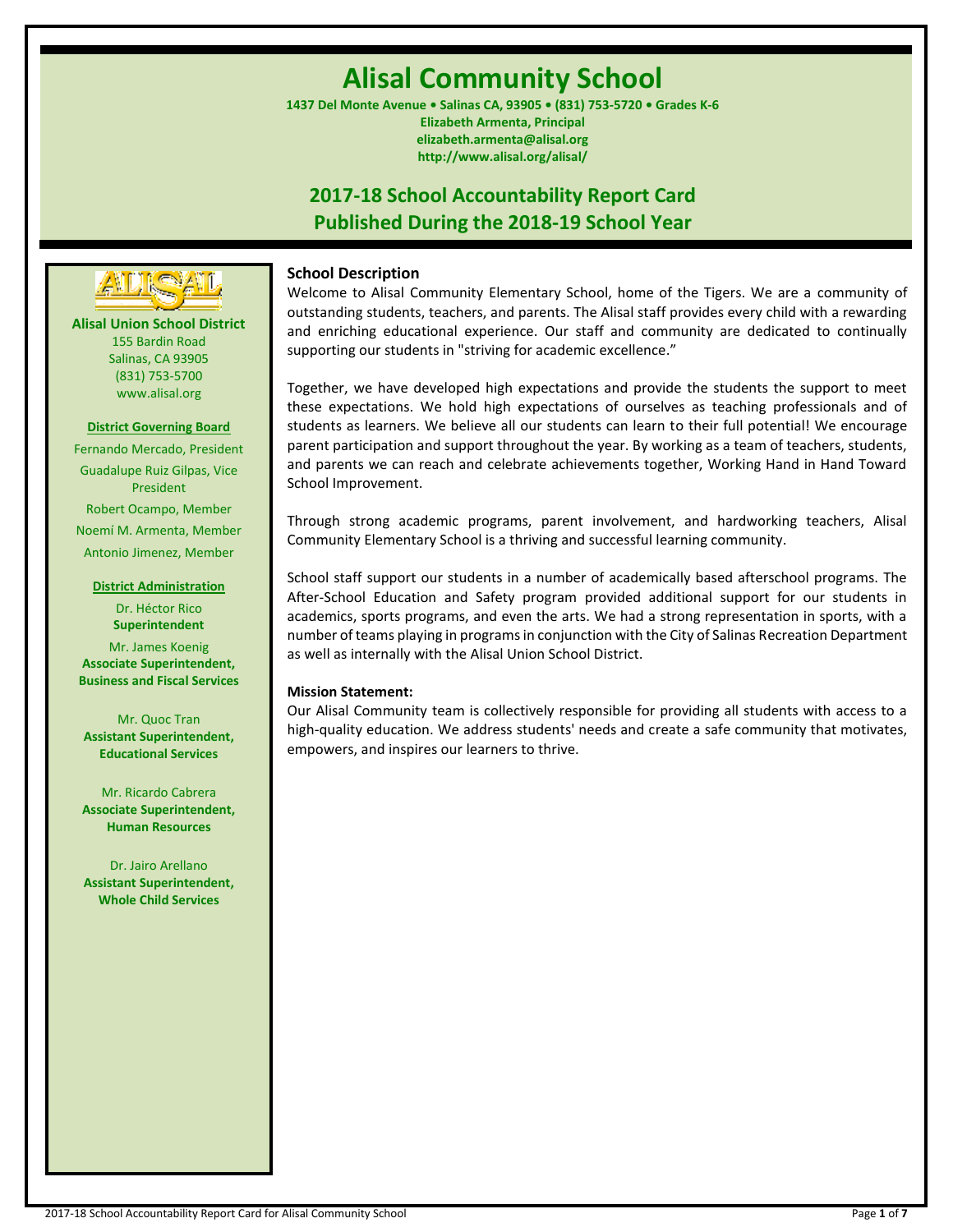## **About the SARC**

By February 1 of each year, every school in California is required by state law to publish a School Accountability Report Card (SARC). The SARC contains information about the condition and performance of each California public school. Under the Local Control Funding Formula (LCFF) all local educational agencies (LEAs) are required to prepare a Local Control and Accountability Plan (LCAP), which describes how they intend to meet annual school-specific goals for all pupils, with specific activities to address state and local priorities. Additionally, data reported in an LCAP is to be consistent with data reported in the SARC.

- For more information about SARC requirements, see the California Department of Education (CDE) SARC web page at [https://www.cde.ca.gov/ta/ac/sa/.](https://www.cde.ca.gov/ta/ac/sa/)
- For more information about the LCFF or LCAP, see the CDE LCFF web page at [https://www.cde.ca.gov/fg/aa/lc/.](https://www.cde.ca.gov/fg/aa/lc/)
- For additional information about the school, parents/guardians and community members should contact the school principal or the district office.

| 2017-18 Student Enrollment by Grade Level |                           |  |  |
|-------------------------------------------|---------------------------|--|--|
| <b>Grade Level</b>                        | <b>Number of Students</b> |  |  |
| Kindergarten                              | 104                       |  |  |
| Grade 1                                   | 95                        |  |  |
| Grade 2                                   | 95                        |  |  |
| Grade 3                                   | 95                        |  |  |
| Grade 4                                   | 103                       |  |  |
| Grade 5                                   | 103                       |  |  |
| Grade 6                                   | 102                       |  |  |
| <b>Total Enrollment</b>                   | 697                       |  |  |

| 2017-18 Student Enrollment by Group        |                                    |  |  |  |
|--------------------------------------------|------------------------------------|--|--|--|
| <b>Group</b>                               | <b>Percent of Total Enrollment</b> |  |  |  |
| <b>Black or African American</b>           | 0.0                                |  |  |  |
| American Indian or Alaska Native           | 0.0                                |  |  |  |
| Asian                                      | 0.0                                |  |  |  |
| Filipino                                   | 0.3                                |  |  |  |
| <b>Hispanic or Latino</b>                  | 97.6                               |  |  |  |
| <b>Native Hawaiian or Pacific Islander</b> | 0.0                                |  |  |  |
| White                                      | 0.0                                |  |  |  |
| <b>Socioeconomically Disadvantaged</b>     | 96.7                               |  |  |  |
| <b>English Learners</b>                    | 90.0                               |  |  |  |
| <b>Students with Disabilities</b>          | 5.3                                |  |  |  |
| <b>Foster Youth</b>                        | 0.0                                |  |  |  |

## **A. Conditions of Learning**

#### **State Priority: Basic**

The SARC provides the following information relevant to the State priority: Basic (Priority 1):

- Degree to which teachers are appropriately assigned and fully credentialed in the subject area and for the pupils they are teaching;
- Pupils have access to standards-aligned instructional materials; and

| School facilities are maintained in good repair    |           |           |               |  |  |  |
|----------------------------------------------------|-----------|-----------|---------------|--|--|--|
| <b>Teacher Credentials</b>                         |           |           |               |  |  |  |
| <b>Alisal Community School</b>                     | $16 - 17$ | $17 - 18$ | 18-19         |  |  |  |
| <b>With Full Credential</b>                        | 32        | 27        | 24            |  |  |  |
| <b>Without Full Credential</b>                     | 2         | 3         | $\mathcal{P}$ |  |  |  |
| <b>Teaching Outside Subject Area of Competence</b> | 0         | O         |               |  |  |  |
| <b>Alisal Union School District</b>                | $16 - 17$ | $17 - 18$ | 18-19         |  |  |  |
| <b>With Full Credential</b>                        |           |           | 5             |  |  |  |
| <b>Without Full Credential</b>                     |           |           |               |  |  |  |

| Teacher Misassignments and Vacant Teacher Positions at this School |           |           |       |  |  |
|--------------------------------------------------------------------|-----------|-----------|-------|--|--|
| <b>Alisal Community School</b>                                     | $16 - 17$ | $17 - 18$ | 18-19 |  |  |
| <b>Teachers of English Learners</b>                                |           |           |       |  |  |
| Total Teacher Misassignments                                       |           |           |       |  |  |
| <b>Vacant Teacher Positions</b>                                    |           |           |       |  |  |

**Teaching Outside Subject Area of Competence ♦ ♦** 0

Note: "Misassignments" refers to the number of positions filled by teachers who lack legal authorization to teach that grade level, subject area, student group, etc.

\*Total Teacher Misassignments includes the number of Misassignments of Teachers of English Learners.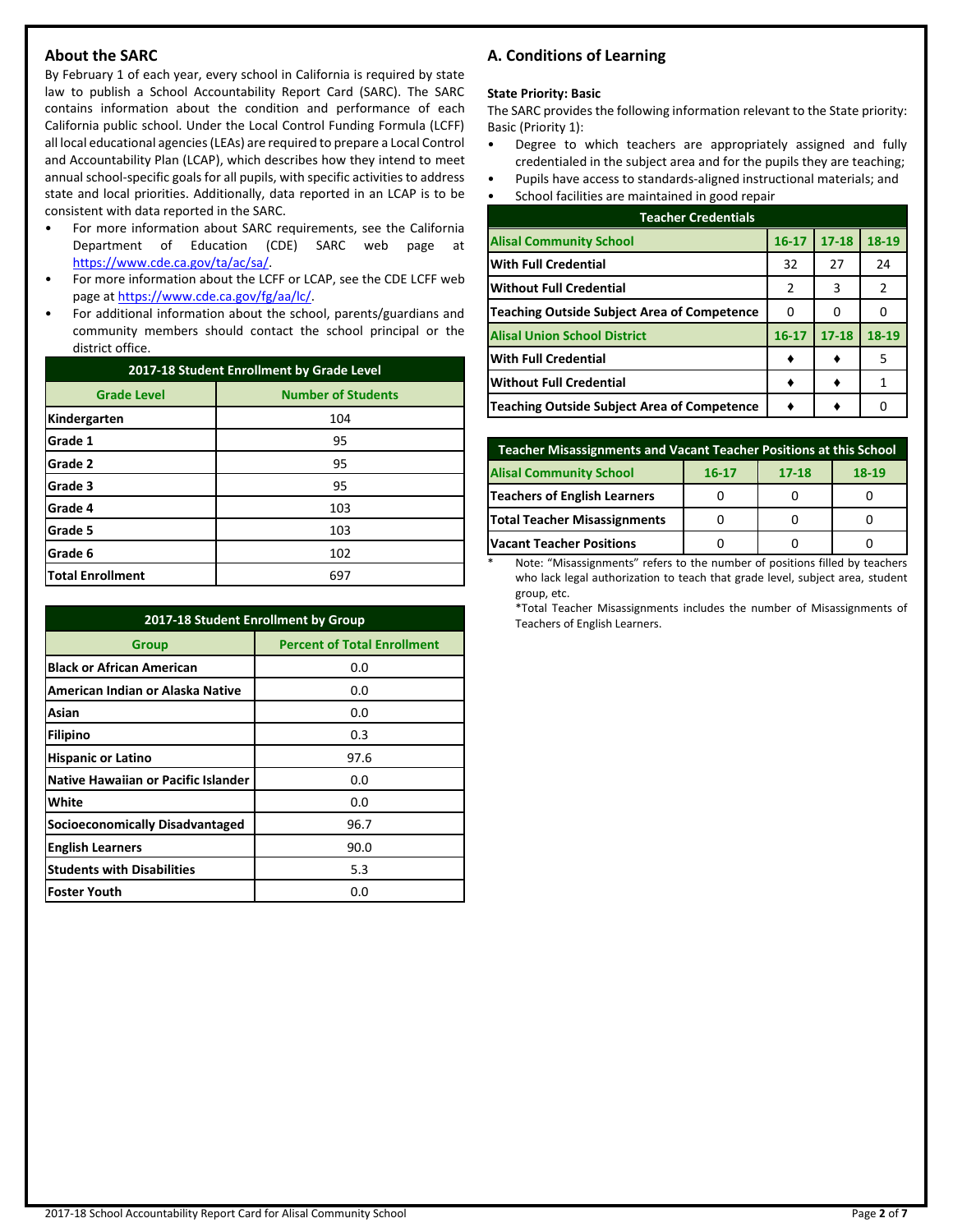## **Quality, Currency, Availability of Textbooks and Instructional Materials (School Year 2018-19)**

In order to meet requirements for common core state standards (CCSS), materials were updated as part of the 2018 adoption.

K-6 Wonders is used to teach all Language Arts standards. In K-6, teachers use Eureka Math.

| <b>Textbooks and Instructional Materials</b><br>Year and month in which data were collected: 2018 |                                                                                                          |            |  |  |  |
|---------------------------------------------------------------------------------------------------|----------------------------------------------------------------------------------------------------------|------------|--|--|--|
| <b>Core Curriculum Area</b>                                                                       | <b>Textbooks and Instructional Materials/Year of Adoption</b>                                            |            |  |  |  |
| <b>Reading/Language Arts</b>                                                                      | McMillan / McGraw-Hill, Wonders- K-3, Adopted 2017<br>McMillan / McGraw-Hill, Wonders- 4-6, Adopted 2018 |            |  |  |  |
|                                                                                                   | The textbooks listed are from most recent adoption:                                                      | <b>Yes</b> |  |  |  |
|                                                                                                   | Percent of students lacking their own assigned textbook: 0                                               |            |  |  |  |
| <b>Mathematics</b>                                                                                | Eureka Math, Adopted 2018                                                                                |            |  |  |  |
|                                                                                                   | The textbooks listed are from most recent adoption:                                                      | Yes        |  |  |  |
|                                                                                                   | Percent of students lacking their own assigned textbook:                                                 | $\Omega$   |  |  |  |
| Science                                                                                           | Delta Foss- (Kinder-5th grades) - Adopted 2007<br>McGraw-Hill- (6th grade) - Adopted 2006                |            |  |  |  |
|                                                                                                   | The textbooks listed are from most recent adoption:                                                      | <b>Yes</b> |  |  |  |
|                                                                                                   | Percent of students lacking their own assigned textbook:                                                 | 0          |  |  |  |
| <b>History-Social Science</b>                                                                     | McGraw-Hill, Vistas-Adopted 2006                                                                         |            |  |  |  |
|                                                                                                   | The textbooks listed are from most recent adoption:                                                      | Yes        |  |  |  |
|                                                                                                   | Percent of students lacking their own assigned textbook:                                                 | 0          |  |  |  |

Note: Cells with N/A values do not require data.

## **School Facility Conditions and Planned Improvements (Most Recent Year)**

Alisal Community School is the oldest school in the district and has much history and character to offer our community. We have a total of 32 classrooms and a computer lab that are in full use. Our custodial and district maintenance staff work hard to maintain a clean and aesthetically pleasing campus.

| <b>School Facility Good Repair Status (Most Recent Year)</b><br>Year and month in which data were collected: August, 2018 |                      |                                                            |  |  |  |
|---------------------------------------------------------------------------------------------------------------------------|----------------------|------------------------------------------------------------|--|--|--|
| <b>System Inspected</b>                                                                                                   | <b>Repair Status</b> | <b>Repair Needed and</b><br><b>Action Taken or Planned</b> |  |  |  |
| Systems:<br>Gas Leaks, Mechanical/HVAC, Sewer                                                                             | Good                 |                                                            |  |  |  |
| Interior:<br><b>Interior Surfaces</b>                                                                                     | Good                 |                                                            |  |  |  |
| Cleanliness:<br>Overall Cleanliness, Pest/ Vermin Infestation                                                             | Good                 |                                                            |  |  |  |
| Electrical:<br>Electrical                                                                                                 | Good                 |                                                            |  |  |  |
| <b>Restrooms/Fountains:</b><br>Restrooms, Sinks/ Fountains                                                                | Good                 |                                                            |  |  |  |
| Safety:<br>Fire Safety, Hazardous Materials                                                                               | Good                 |                                                            |  |  |  |
| Structural:<br>Structural Damage, Roofs                                                                                   | Good                 |                                                            |  |  |  |
| <b>IExternal:</b><br>Playground/School Grounds, Windows/Doors/Gates/Fences                                                | Good                 |                                                            |  |  |  |
| <b>Overall Rating</b>                                                                                                     | <b>Exemplary</b>     |                                                            |  |  |  |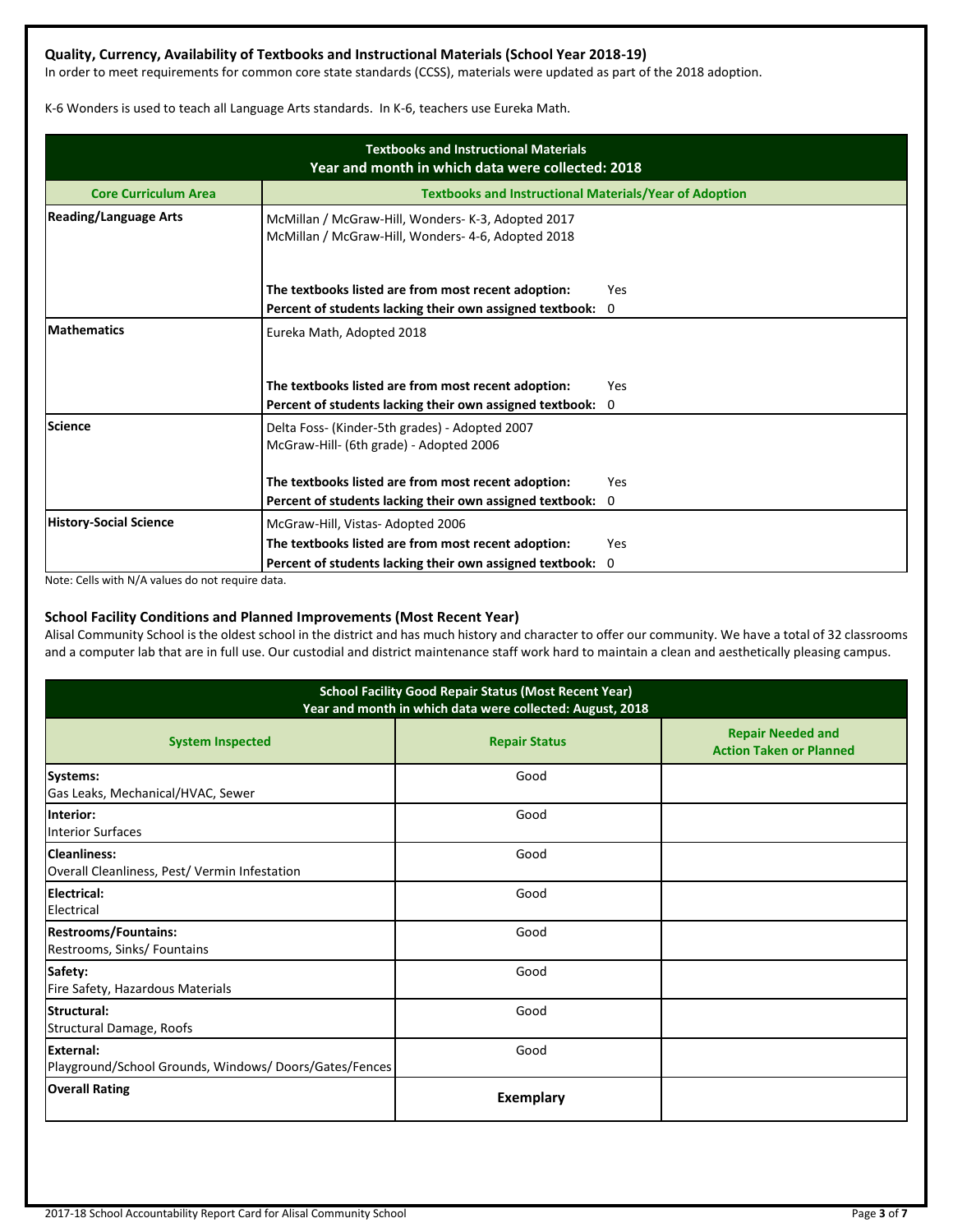## **B. Pupil Outcomes**

#### **State Priority: Pupil Achievement**

The SARC provides the following information relevant to the State priority: Pupil Achievement (Priority 4):

- **Statewide assessments** (i.e., California Assessment of Student Performance and Progress [CAASPP] System, which includes the Smarter Balanced Summative Assessments for students in the general education population and the California Alternate Assessments [CAAs] for English language arts/literacy [ELA] and mathematics given in grades three through eight and grade eleven. Only eligible students may participate in the administration of the CAAs. CAAs items are aligned with alternate achievement standards, which are linked with the Common Core State Standards [CCSS] for students with the most significant cognitive disabilities); and
- The percentage of students who have successfully completed courses that satisfy the requirements for entrance to the University of California and the California State University, or career technical education sequences or programs of study

| 2017-18 CAASPP Results for All Students                                               |               |           |                 |           |              |           |
|---------------------------------------------------------------------------------------|---------------|-----------|-----------------|-----------|--------------|-----------|
| Percent of Students Meeting or Exceeding the State Standards<br>$(grades 3-8 and 11)$ |               |           |                 |           |              |           |
| <b>Subject</b>                                                                        | <b>School</b> |           | <b>District</b> |           | <b>State</b> |           |
|                                                                                       | $16 - 17$     | $17 - 18$ | $16 - 17$       | $17 - 18$ | $16-17$      | $17 - 18$ |
| IELA                                                                                  | 38.0          | 43.0      | 28.0            | 32.0      | 48.0         | 50.0      |
| Math                                                                                  | 27.0          | 32.0      | 21.0            | 23.0      | 37.0         | 38.0      |

Note: Percentages are not calculated when the number of students tested is ten or less, either because the number of students in this category is too small for statistical accuracy or to protect student privacy.

Note: ELA and mathematics test results include the Smarter Balanced Summative Assessment and the CAA. The "Percent Met or Exceeded" is calculated by taking the total number of students who met or exceeded the standard on the Smarter Balanced Summative Assessment plus the total number of students who met the standard (i.e., achieved Level 3–Alternate) on the CAAs divided by the total number of students who participated in both assessments.

#### **CAASPP Test Results in Science for All Students**

**Percent of Students Scoring at Proficient or Advanced (meeting or exceeding the state standards)**

| meeting or executing the state standards,<br><b>Subject</b> |           |                 |           |           |              |
|-------------------------------------------------------------|-----------|-----------------|-----------|-----------|--------------|
|                                                             |           | <b>District</b> |           |           | <b>State</b> |
| $16 - 17$                                                   | $17 - 18$ | $16 - 17$       | $17 - 18$ | $16 - 17$ | $17 - 18$    |
| N/A                                                         | N/A       | N/A             | N/A       | N/A       | N/A          |
|                                                             |           | <b>School</b>   |           |           |              |

Note: Cells with N/A values do not require data.

Note: The 2016–17 and 2017–18 data are not available. The CDE is developing a new science assessment based on the Next Generation Science Standards for California Public Schools (CA NGSS). The CAST was pilot-tested in spring 2017 and field-tested in spring 2018. The CAST will be administered operationally during the 2018–19 school year. The CAA for Science was pilot-tested for two years (i.e., 2016–17 and 2017–18) and the CAA for Science will be field-tested in 2018–19.

Note: Science test results include the CAST and the CAA for Science. The "Percent Met or Exceeded" is calculated by taking the total number of students who met or exceeded the standard on the CAST plus the total number of students who met the standard (i.e., achieved Level 3–Alternate) on the CAA for Science divided by the total number of students who participated on both assessments.

#### **State Priority: Other Pupil Outcomes**

The SARC provides the following information relevant to the State priority: Other Pupil Outcomes (Priority 8):

Pupil outcomes in the subject area of physical education

| Grade |        | 2017-18 Percent of Students Meeting Fitness Standards |        |
|-------|--------|-------------------------------------------------------|--------|
| Level | 4 of 6 | 5 of 6                                                | 6 of 6 |
|       | 194    | 19.4                                                  | 6.5    |

Percentages are not calculated when the number of students tested is ten or less, either because the number of students in this category is too small for statistical accuracy or to protect student privacy.

| School Year 2017-18 CAASPP Assessment Results - English Language Arts (ELA)<br>Disaggregated by Student Groups, Grades Three through Eight and Eleven |                                   |                                |                                 |                                          |  |
|-------------------------------------------------------------------------------------------------------------------------------------------------------|-----------------------------------|--------------------------------|---------------------------------|------------------------------------------|--|
| <b>Student Group</b>                                                                                                                                  | <b>Total</b><br><b>Enrollment</b> | <b>Number</b><br><b>Tested</b> | <b>Percent</b><br><b>Tested</b> | <b>Percent</b><br><b>Met or Exceeded</b> |  |
| <b>All Students</b>                                                                                                                                   | 400                               | 398                            | 99.50                           | 42.96                                    |  |
| Male                                                                                                                                                  | 208                               | 207                            | 99.52                           | 41.55                                    |  |
| Female                                                                                                                                                | 192                               | 191                            | 99.48                           | 44.50                                    |  |
| Asian                                                                                                                                                 | $- -$                             | --                             |                                 |                                          |  |
| <b>Filipino</b>                                                                                                                                       | $- -$                             | $\qquad \qquad -$              | --                              |                                          |  |
| <b>Hispanic or Latino</b>                                                                                                                             | 391                               | 389                            | 99.49                           | 43.44                                    |  |
| <b>Socioeconomically Disadvantaged</b>                                                                                                                | 388                               | 386                            | 99.48                           | 42.75                                    |  |
| <b>English Learners</b>                                                                                                                               | 381                               | 379                            | 99.48                           | 42.48                                    |  |
| <b>Students with Disabilities</b>                                                                                                                     | 35                                | 34                             | 97.14                           | 11.76                                    |  |
| <b>Students Receiving Migrant Education Services</b>                                                                                                  | $- -$                             | --                             | --                              | --                                       |  |

Note: ELA test results include the Smarter Balanced Summative Assessment and the CAA. The "Percent Met or Exceeded" is calculated by taking the total number of students who met or exceeded the standard on the Smarter Balanced Summative Assessment plus the total number of students who met the standard (i.e., achieved Level 3–Alternate) on the CAAs divided by the total number of students who participated in both assessments.

Note: Double dashes (--) appear in the table when the number of students is ten or less, either because the number of students in this category is too small for statistical accuracy or to protect student privacy.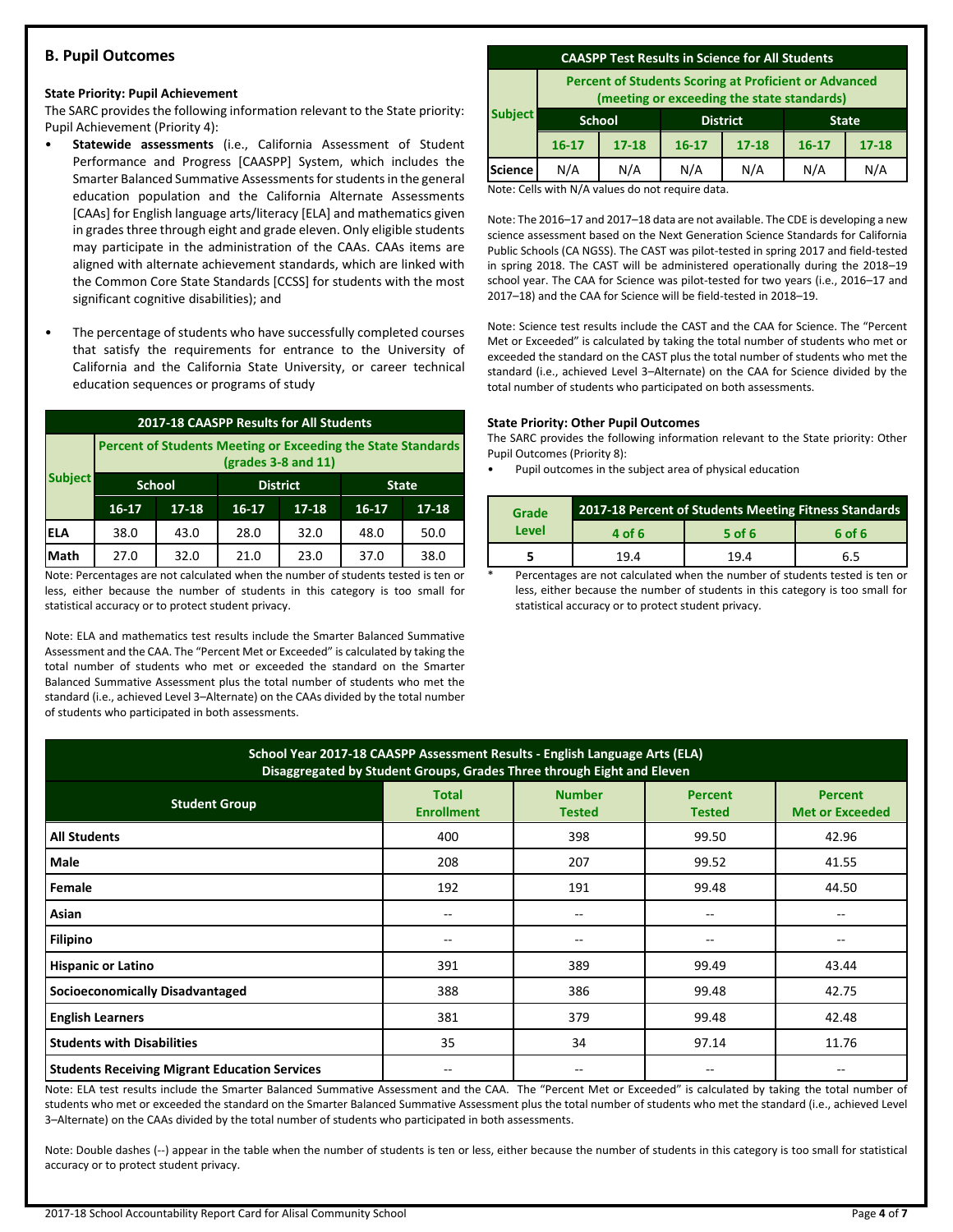Note: The number of students tested includes all students who participated in the test whether they received a score or not; however, the number of students tested is not the number that was used to calculate the achievement level percentages. The achievement level percentages are calculated using only students who received scores.

| School Year 2017-18 CAASPP Assessment Results - Mathematics<br>Disaggregated by Student Groups, Grades Three through Eight and Eleven |                                   |                                |                                 |                                          |  |
|---------------------------------------------------------------------------------------------------------------------------------------|-----------------------------------|--------------------------------|---------------------------------|------------------------------------------|--|
| <b>Student Group</b>                                                                                                                  | <b>Total</b><br><b>Enrollment</b> | <b>Number</b><br><b>Tested</b> | <b>Percent</b><br><b>Tested</b> | <b>Percent</b><br><b>Met or Exceeded</b> |  |
| <b>All Students</b>                                                                                                                   | 399                               | 397                            | 99.5                            | 32.49                                    |  |
| Male                                                                                                                                  | 207                               | 206                            | 99.52                           | 33.98                                    |  |
| Female                                                                                                                                | 192                               | 191                            | 99.48                           | 30.89                                    |  |
| Asian                                                                                                                                 | $- -$                             | --                             |                                 |                                          |  |
| <b>Filipino</b>                                                                                                                       |                                   | --                             |                                 |                                          |  |
| <b>Hispanic or Latino</b>                                                                                                             | 390                               | 388                            | 99.49                           | 32.73                                    |  |
| <b>Socioeconomically Disadvantaged</b>                                                                                                | 388                               | 386                            | 99.48                           | 32.9                                     |  |
| <b>English Learners</b>                                                                                                               | 380                               | 378                            | 99.47                           | 31.75                                    |  |
| <b>Students with Disabilities</b>                                                                                                     | 35                                | 34                             | 97.14                           | 11.76                                    |  |
| <b>Students Receiving Migrant Education Services</b>                                                                                  |                                   | --                             | --                              |                                          |  |

Note: Mathematics test results include the Smarter Balanced Summative Assessment and the CAA. The "Percent Met or Exceeded" is calculated by taking the total number of students who met or exceeded the standard on the Smarter Balanced Summative Assessment plus the total number of students who met the standard (i.e., achieved Level 3–Alternate) on the CAAs divided by the total number of students who participated in both assessments.

Note: Double dashes (--) appear in the table when the number of students is ten or less, either because the number of students in this category is too small for statistical accuracy or to protect student privacy.

Note: The number of students tested includes all students who participated in the test whether they received a score or not; however, the number of students tested is not the number that was used to calculate the achievement level percentages. The achievement level percentages are calculated using only students who received scores.

## **C. Engagement**

## **State Priority: Parental Involvement**

The SARC provides the following information relevant to the State priority: Parental Involvement (Priority 3):

• Efforts the school district makes to seek parent input in making decisions for the school district and each school site

## **Opportunities for Parental Involvement (School Year 2018-19)**

At Alisal Community School, parents have many opportunities to participate in their children's learning activities, including Parenting Partners, School Site Council, and the Parent Patrol. Parents are also invited to volunteer in their student's classrooms to help teachers prepare materials for lessons and to read to our students.

Parents are also instrumental in our Winter "Las Posadas" celebrations, Fall Harvest Carnival, and Spring Science Fair. Parents are always encouraged to attend parent-teacher conferences, Open House, Trimester Awards, and Family Reading and Math Nights as well.

For more information about how to get involved at your school, please contact Mrs. Elizabeth Armenta, School Principal at (831) 753-5720.

#### **State Priority: School Climate**

The SARC provides the following information relevant to the State priority: School Climate (Priority 6):

- Pupil suspension rates;
- Pupil expulsion rates; and
- Other local measures on the sense of safety.

#### **School Safety Plan**

Student safety is of the utmost concern at Alisal Community School. Our campus supervisors, and parent patrol which is made up of parent volunteers, supervises students both before and after school. While on campus, students are supervised at all times by teachers, campus supervisors, and school administrators. Visitors to the school must report to the main office and sign our visitors' log before visiting our campus.

Our School Safety Plan is reviewed annually. It includes procedures for dealing with a variety of emergency situations such as earthquakes, fires, bomb threats, and intruders on campus. We share this plan with staff and parents yearly, and there are copies in each classroom so that teachers can refer to them immediately. Earthquake and fire drills are held monthly throughout the year. In addition, a group of staff members received the ALICE training provided by our district.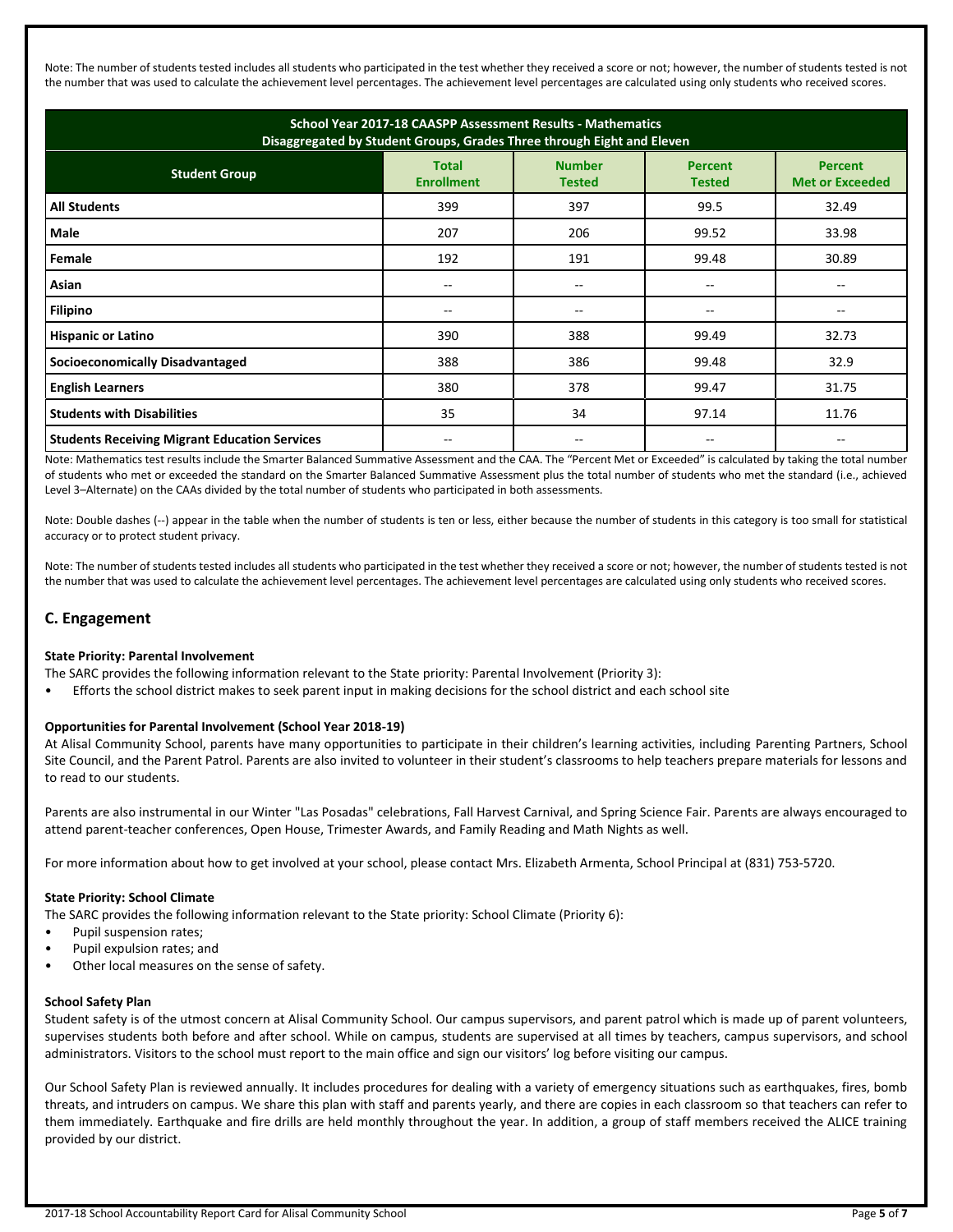| <b>Suspensions and Expulsions</b> |         |         |         |  |  |
|-----------------------------------|---------|---------|---------|--|--|
| <b>School</b>                     | 2015-16 | 2016-17 | 2017-18 |  |  |
| <b>Suspensions Rate</b>           | 0.0     | 0.0     | 0.8     |  |  |
| <b>Expulsions Rate</b>            | 0.0     | 0.0     | 0.0     |  |  |
| <b>District</b>                   | 2015-16 | 2016-17 | 2017-18 |  |  |
| <b>Suspensions Rate</b>           | 1.0     | 0.5     | 1.5     |  |  |
| <b>Expulsions Rate</b>            | 0.0     | 0.0     | 0.0     |  |  |
| <b>State</b>                      | 2015-16 | 2016-17 | 2017-18 |  |  |
| <b>Suspensions Rate</b>           | 3.7     | 3.7     | 3.5     |  |  |
| <b>Expulsions Rate</b>            | 0.1     | 0.1     | 0.1     |  |  |

## **D. Other SARC Information**

The information in this section is required to be in the SARC but is not included in the state priorities for LCFF.

| Academic Counselors and Other Support Staff at this School |    |  |  |  |
|------------------------------------------------------------|----|--|--|--|
| <b>Number of Full-Time Equivalent (FTE)</b>                |    |  |  |  |
| <b>Academic Counselor</b>                                  | 0  |  |  |  |
| <b>Counselor (Social/Behavioral or Career Development)</b> | ი  |  |  |  |
| Library Media Teacher (Librarian)                          |    |  |  |  |
| Library Media Services Staff (Paraprofessional)            | .5 |  |  |  |
| Psychologist                                               | .5 |  |  |  |
| <b>Social Worker</b>                                       | ი  |  |  |  |
| <b>Nurse</b>                                               | ი  |  |  |  |
| Speech/Language/Hearing Specialist                         |    |  |  |  |
| <b>Resource Specialist (non-teaching)</b>                  |    |  |  |  |
| Other                                                      |    |  |  |  |
| <b>Average Number of Students per Staff Member</b>         |    |  |  |  |
| <b>Academic Counselor</b>                                  |    |  |  |  |

\* One Full Time Equivalent (FTE) equals one staff member working full time; one FTE could also represent two staff members who each work 50 percent of full time.

| Average Class Size and Class Size Distribution (Elementary) |                           |         |         |                              |   |  |                                                                         |   |   |       |  |   |
|-------------------------------------------------------------|---------------------------|---------|---------|------------------------------|---|--|-------------------------------------------------------------------------|---|---|-------|--|---|
|                                                             | <b>Average Class Size</b> |         |         | <b>Number of Classrooms*</b> |   |  |                                                                         |   |   |       |  |   |
| Grade                                                       |                           |         |         | $1 - 20$                     |   |  | $21 - 32$                                                               |   |   | $33+$ |  |   |
|                                                             | 2015-16                   | 2016-17 | 2017-18 |                              |   |  | 2015-16 2016-17 2017-18 2015-16 2016-17 2017-18 2015-16 2016-17 2017-18 |   |   |       |  |   |
| К                                                           | 27                        | 27      | 26      |                              |   |  | 5                                                                       | 5 | 4 |       |  |   |
|                                                             | 27                        | 20      | 24      |                              | 3 |  | 4                                                                       | 2 | 4 |       |  |   |
|                                                             | 24                        | 25      | 24      |                              |   |  | 5                                                                       | 4 | 4 |       |  |   |
| з                                                           | 23                        | 24      | 24      |                              |   |  | 5                                                                       | 5 | 4 |       |  |   |
| 4                                                           | 27                        | 27      | 26      |                              |   |  | 4                                                                       | 4 | 4 |       |  |   |
| 5                                                           | 28                        | 26      | 26      |                              |   |  | 4                                                                       | 4 | 4 |       |  |   |
| 6                                                           | 30                        | 32      | 34      |                              |   |  | 3                                                                       |   |   |       |  | 3 |

\* Number of classes indicates how many classes fall into each size category (a range of total students per class).